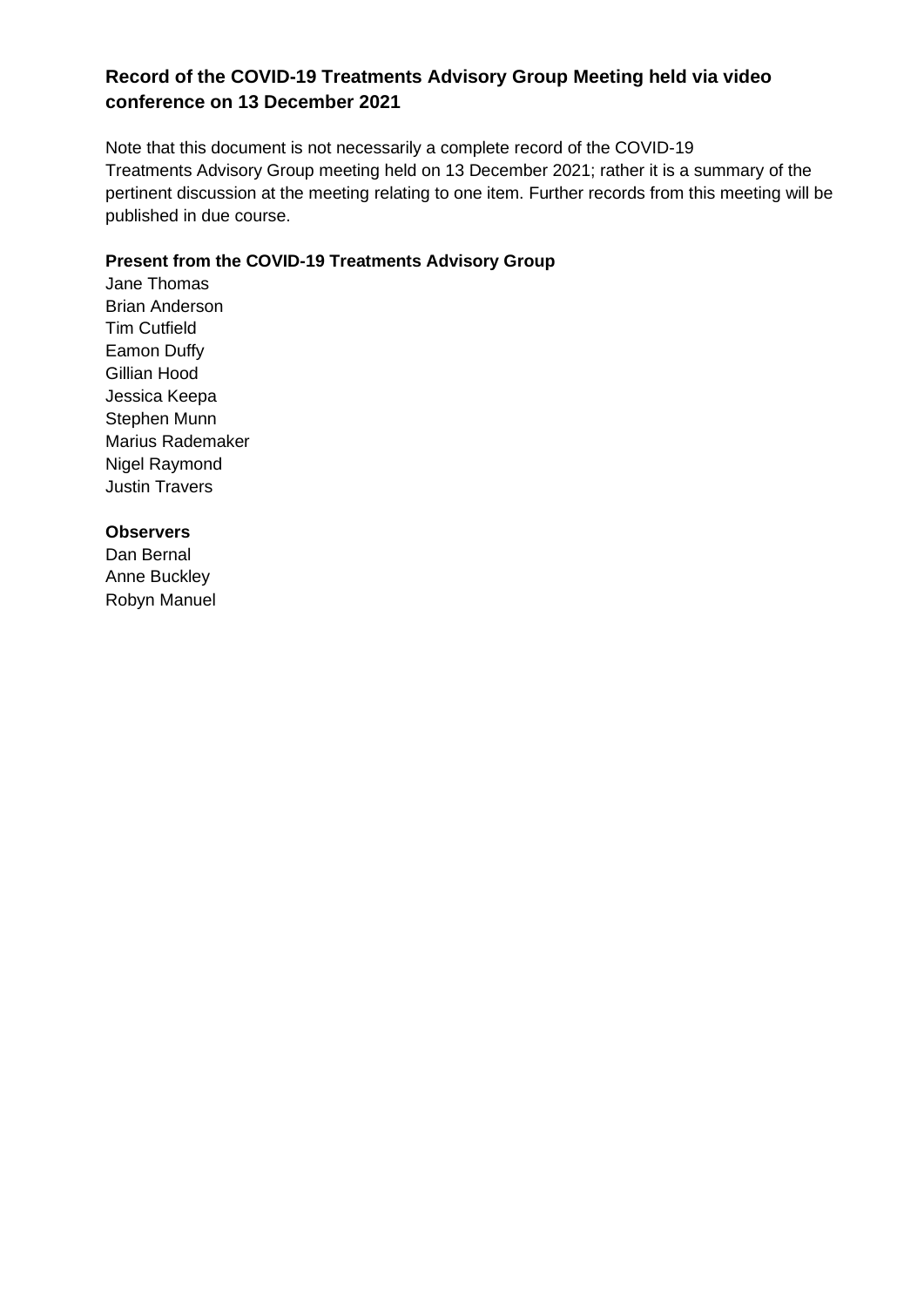### **1. Pfizer's oral protease inhibitor (nirmatrelvir with ritonavir) for mild to moderate COVID-19**

# **Application**

- The Advisory Group reviewed the available evidence (as at 13 December 2021) regarding the use of Pfizer's oral protease inhibitor (nirmatrelvir with ritonavir) for the treatment of mild to moderate COVID-19.
- 1.2. The Advisory Group took into account, where applicable, Pharmac's relevant decisionmaking framework when considering this agenda item.

#### **Recommendation**

1.3. The Committee recommended that nirmatrelvir with ritonavir be funded subject to the following Special Authority / Hospital Restriction criteria.

**Initial Application – (Acute COVID-19 disease)** Any relevant practitioner. Approvals valid for 1 week for all applications meeting the following criteria: All of the following:

- 1 Patient has confirmed (or probable) symptomatic COVID-19; and
	- 2 Patient is ≤5 days of symptom onset; and
	- 3 Either:
		- 3.1 Patient is at risk of developing severe illness\*; or
		- 3.2 Patient is Māori or any Pacific ethnicity; and
	- 4 Patient does not require supplemental oxygen (oxygen saturation >93%)\*\*; and 5 Either:
		- 5.1 Patient has not completed the full primary vaccination schedule for COVID-19; or
		- 5.2 Patient is immunocompromised and at risk of not having mounted an adequate immune response to vaccination against COVID-19; and
	- 6 Not to be used in conjunction with other COVID-19 antiviral treatments

\*Note: Patients at risk of severe illness from COVID-19, excluding pregnancy, as described on the [Ministry of Health website](https://www.health.govt.nz/our-work/diseases-and-conditions/covid-19-novel-coronavirus/covid-19-information-specific-audiences/covid-19-advice-higher-risk-people)

\*\*or saturations no lower than baseline for patients with chronic resting hypoxia

- 1.4. The Advisory Group noted that no priority ranking (within the context of treatments for COVID-19) was sought by Pharmac, reflecting the rapidly evolving evidence for treatments in COVID-19 and separate funding outside the Combined Pharmaceutical Budget, and therefore did not need to discuss a priority ranking.
- 1.5. The Group reiterated this was an area of rapidly evolving evidence and knowledge and specified that its recommendation may need to be considered in the future, noting this was based on currently available data from published studies and could be subject to change should new data become available, warranting further review.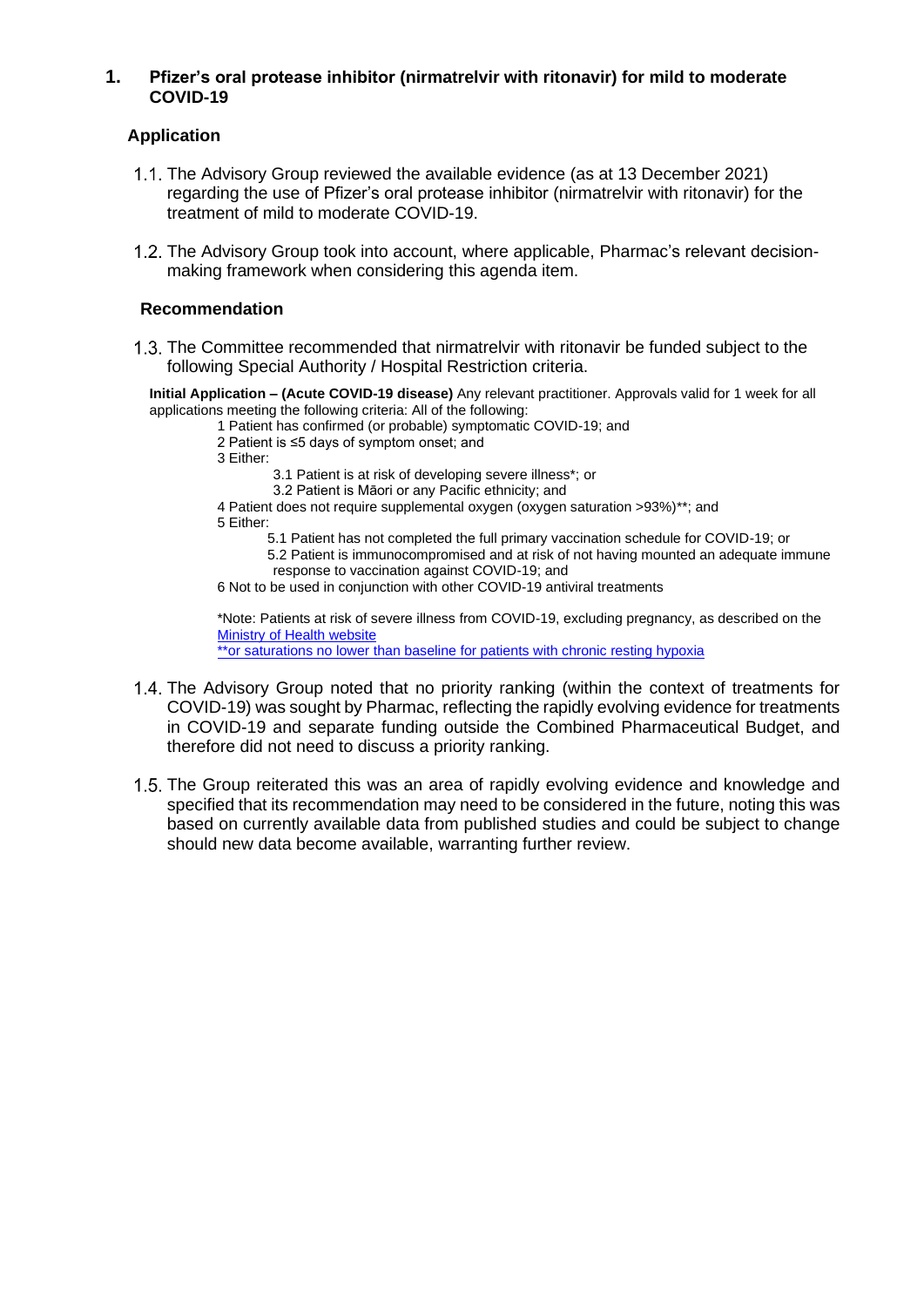# **Discussion**

## *The product:*

- 1.6. The Group noted that Pfizer's oral protease inhibitor, nirmatrelvir reversibly inhibits the SARS-CoV-2 M<sup>pro</sup> (Main protease) or 3-chymotrypsin-like-protease (3CL<sup>pro</sup>) and that M<sup>pro</sup> is essential for viral replication. The Group noted that the nirmatrelvir is co-packaged with ritonavir which as a pharmacokinetic enhancer, prolongs effective nirmatrelvir concentrations and is essential for co-administration with nirmatrelvir to ensure treatment efficacy. The Group noted that ritonavir is a strong inhibitor of CYP3A (with lesser effects on other CYP isoenzymes, eg. 2D6, 2B6, 2C9). The Group noted that the dose of ritonavir is 100 mg twice daily for five days (taken in combination with the nirmatrelvir) and that this dose would produce the maximal, or near maximal CYP3A inhibition. The Group noted that this inhibition has rapid onset with peak at 2-3 days of exposure, and recovery at approximately four days after discontinuation.
- 1.7. The Group noted that a large number of medicines are metabolised by CYP3A and therefore that the inclusion of this dose of ritonavir was likely to create complexities and restrictions in its use. Members noted the potential for clinically important drug-drug interactions with medicines used for mental health disorders, cardiovascular disease, cancer therapies, epilepsy, recreational drug users, and those who are immunosuppressed (eg people who have had transplants, those who are being treated for tuberculosis or living with HIV, cystic fibrosis, asthma or chronic pain, including on the methadone substitution programme). The Group noted that a large proportion of people classified as 'high risk' of developing severe illness (as per [Ministry of Health](https://www.health.govt.nz/our-work/diseases-and-conditions/covid-19-novel-coronavirus/covid-19-information-specific-audiences/covid-19-higher-risk-people) advice) may be taking these medicines and as such this would impact the eligible patient pool. Members noted that there was limited information available to indicate the number of people screened but excluded from the clinical trial (EPIC-HR) due to co-prescribed medicines.
- The Group noted that co-administration of relevant products with ritonavir would be expected to alter their pharmacokinetic profile (ie clearance) that could cause high concentrations and toxicity. The Group noted that for some co-administered drugs, such as methamphetamine, the increased concentrations could be lethal. Noting this, the Group considered that education for clinicians on the appropriate use of nirmatrelvir with ritonavir would be critical.
- 1.9. Members considered that some patients may need to consider stopping the use of other medicines when taking nirmatrelvir with ritonavir to minimise the risks associated with drug interactions; however, that this may not always be feasible and a case-by-case clinical impact assessment should occur prior to the initiation of treatment. The Group noted that pragmatic, practical, and standardised guidance would be important to ensure appropriate use.
- $1.10.$ The Group noted that as nirmatrelvir with ritonavir must be started within five days of symptom onset – if other medicines metabolised by CYP3A cannot be rapidly titrated down within the required time period, nirmatrelvir with ritonavir treatment would be redundant. Members considered that in the community, it is likely that health care professionals would be working within a window of one to two days to initiate nirmatrelvir with ritonavir, noting the time between symptom onset and test results.

 $1.11.$ The Group considered that nirmatrelvir with ritonavir could appropriately be prescribed and administered in a primary care setting. However, the Group noted the complexities of drug interactions and as such it would be preferable if either the patient's regular primary care clinician, or an experienced physician with access to the list of the patient's regular medicines and co-morbidities was the prescriber, to ensure that appropriate guidance and care is given. Members considered that if a patient was not on any other medicines, that it would be appropriate for any health care professional to prescribe nirmatrelvir with ritonavir in the community.

*Evidence:*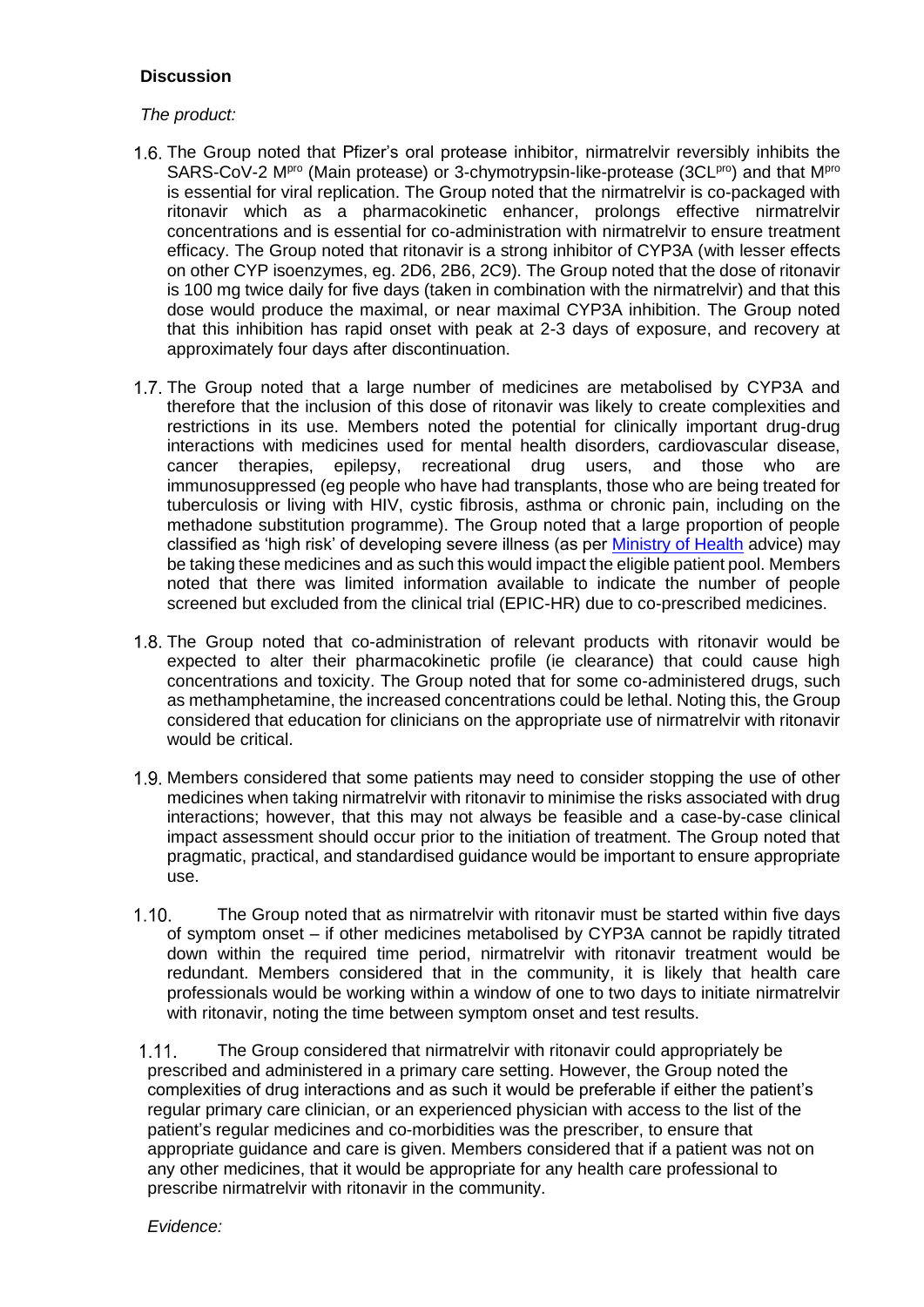$1.12.$ The Group noted the reported interim data from the EPIC-HR trial which investigated the use of nirmatrelvir with ritonavir in non-hospitalised adults with mild to moderate COVID-19 who had at least one characteristic or underlying medical condition associated with an increased risk of developing severe illness from COVID-19 [\(Pfizer media](https://www.pfizer.com/news/press-release/press-release-detail/pfizers-novel-covid-19-oral-antiviral-treatment-candidate)  [release November](https://www.pfizer.com/news/press-release/press-release-detail/pfizers-novel-covid-19-oral-antiviral-treatment-candidate) 2021; [NCT04960202\)](https://clinicaltrials.gov/ct2/show/NCT04960202?term=pfizer&cond=sars&draw=3).

- 1.12.1. Where treatment was initiated three days after symptom onset, 0.8% of patients who received nirmatrelvir with ritonavir were hospitalised (3/389 hospitalised with no deaths) vs 7.0% of patients who received placebo and were hospitalised or died (27/385 hospitalised with 7 subsequent deaths), p<0.0001. Similar results were seen where treatment was initiated five days after symptom onset - 1.0% of patients who received nirmatrelvir with ritonavir were hospitalised (6/607 hospitalised, with no deaths) vs 6.7% of patients who received a placebo (41/612 hospitalised with 10 subsequent deaths), p<0.0001.
- 1.12.2. The Group noted the exclusion criteria included (but was not limited to) pregnancy, use of any medications or substances that are highly dependent on CYP3A4, and prior COVID-19 vaccination.
- 1.12.3. The Group noted that it was unclear which variants of COVID-19 were circulating at the time that the trial was undertaken.

 $1.13$ The Group noted that at the time of review (13 December 2021), only interim data were available which had been included in a media release, however no data had been published in a peer reviewed journal. The Group considered that this evidence was therefore of low quality.

 $1.14.$ The Group also noted that two trials were ongoing which investigated nirmatrelvir with ritonavir in adults with COVID-19 who were at low risk of progressing to severe illness (EPIC-SR; [NCT05011513\)](https://clinicaltrials.gov/ct2/show/NCT05011513) or in adult asymptomatic household contacts of an individual with symptomatic COVID-19 (EPIC-PEP; [NCT05047601\)](https://clinicaltrials.gov/ct2/show/NCT05047601?term=EPIC&cond=sars&draw=2&rank=9). Members considered that it was likely that the efficacy of nirmatrelvir with ritonavir may be diluted in these wider groups (eg. number needed to treat (NNT) would be higher).

 $1.15.$ The Group considered, that based on the available data, the population who would most likely benefit from nirmatrelvir with ritonavir would be those with COVID-19 not requiring supplemental oxygen, are at risk of progressing to severe illness, and unvaccinated or seronegative individuals (although noted there were no data available of the serostatus of trial participants).

- 1.15.1. Members noted that serology tests are not readily accessible in New Zealand at this point in time, particularly where a short turn around is required for treatment initiation and as such, did not consider that serostatus should be included as an access criterion to nirmatrelvir with ritonavir.
- 1.15.2. Members noted that while available data were in an unvaccinated patient population, there was no pharmacological reason that nirmatrelvir with ritonavir could not be used to treat vaccinated individuals with COVID-19.

The Group noted that Pharmac has estimated that 26% of symptomatic cases  $1.16.$ could be deemed as 'high risk' using an age proxy of ≥ 40 years, as evidenced by the elevated rate of hospitalisation observed in  $\geq$  40 year olds in the current outbreak (as of 11 November 2021). Members noted an alternative estimate of 24% of symptomatic cases could be deemed as high risk, estimated from a modelling study which reported 24% of the Oceanic population have at least one co-morbidity placing them at increased risk of severe COVID-19 [\(Clark et al. Lancet Glob Health. 2020 Aug;8\(8\):e1003-e1017\)](https://pubmed.ncbi.nlm.nih.gov/32553130/). Members considered that the estimates provided were likely an underestimate for New Zealand as the modelling study did not take into account obesity. Members considered that a higher estimate should be used to reflect this, for example as high as 40%, noting that in 2020/21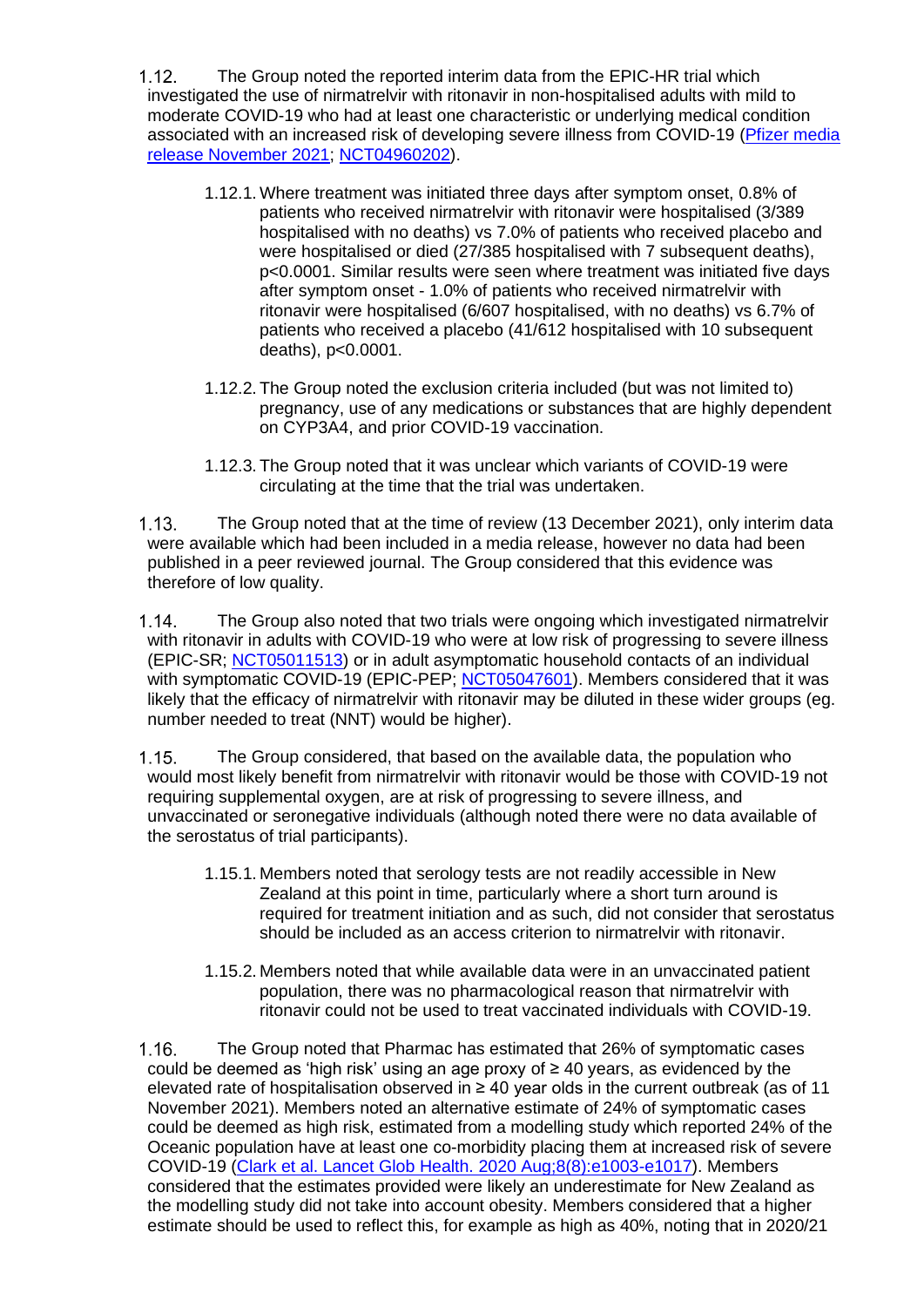around 1 in 3 New Zealanders (aged 15+ years) were classified as obese (Body Mass Index of  $\geq$  30) [\(Ministry of Health. 2021\)](https://www.health.govt.nz/nz-health-statistics/health-statistics-and-data-sets/obesity-statistics#:~:text=The%20New%20Zealand%20Health%20Survey,from%2031.2%25%20in%202019%2F20).

The Group noted that data as at November 2021, Māori and Pacific peoples  $1.17.$ accounted for 74% of all COVID-19 cases, which is a higher proportion than seen in 2020 (Ministry [of Health. December 2021\)](https://www.health.govt.nz/our-work/diseases-and-conditions/covid-19-novel-coronavirus/covid-19-data-and-statistics/covid-19-case-demographics). The Group considered that this further demonstrates that Māori and Pacific ethnicity is a risk factor for developing symptomatic COVID-19. The Group noted that while case numbers were higher for Māori and Pacific people than other ethnic groups, hospitalisation rates were disproportionate. Members discussed that this data and resulting variation is influenced by many confounders and may be explained by disparities such as barriers to accessing healthcare services, as well as unconscious bias within the health system. The Group noted that currently the Ministry of Health's guidance on those at higher risk of the effects of COVID-19 includes Māori and Pacific ethnicity [\(Ministry of Health.](https://www.health.govt.nz/our-work/diseases-and-conditions/covid-19-novel-coronavirus/covid-19-information-specific-audiences/covid-19-higher-risk-people) December 2021).

 $1.18.$ The Group considered that while the Ministry of Health's guidance does include ethnicity as a risk factor, it was important to include Māori and Pacific ethnicity specific criterion in the Special Authority to improve any unnecessary and/or biased access barriers and to allow for evaluation of equitable treatment uptake.

The Group considered that, based on the limited available evidence, while  $1.19.$ nirmatrelvir with ritonavir and molnupiravir have a similar therapeutic effect, nirmatrelvir with ritonavir appeared to be more active (and therefore effective), than molnupiravir. However, the Group noted that the two trials assessing molnupiravir and nirmatrelvir with ritonavir, while undertaken in similar high-risk patient groups, substantially differed in the placeboarm outcomes, namely hospitalisations. Members considered that this made it difficult to directly compare the two drugs and considered that more data would better inform any comparison.

 $120 -$ Members considered that there would be less risk for mutation development with nirmatrelvir with ritonavir due to the mechanism of action. The Group noted that nirmatrelvir with ritonavir and casirivimab/imdevimab have a different therapeutic effect, but similar therapeutic outcomes. The Group considered that nirmatrelvir with ritonavir has a suitability benefit over casirivimab/ imdevimab due to ease of administration as an oral treatment rather than an intravenous/subcutaneous infusion.

 $1.21.$ The Group considered that based on available evidence treatment with nirmatrelvir with ritonavir was inferior to vaccination against COVID-19 and noted there is considerable uncertainty regarding the efficacy of all COVID-19 therapeutic agents, including nirmatrelvir with ritonavir against current and future COVID-19 variants.

### *Modelling:*

- $1.22.$ The Group noted that Pharmac has secured 60,000 courses of nirmatrelvir with ritonavir, to arrive in 2022 subject to Medsafe approval. The Group considered the 60,000 courses ordered was appropriate, noting the exclusions that would result due to drug-drug interactions and that additional courses of alternative oral antiviral agents had also been ordered.
- $1.23.$ The Group considered that the table below summarises its interpretation of the most appropriate PICO (population, intervention, comparator, outcomes) information for nirmatrelvir with ritonavir if it were to be funded in New Zealand.